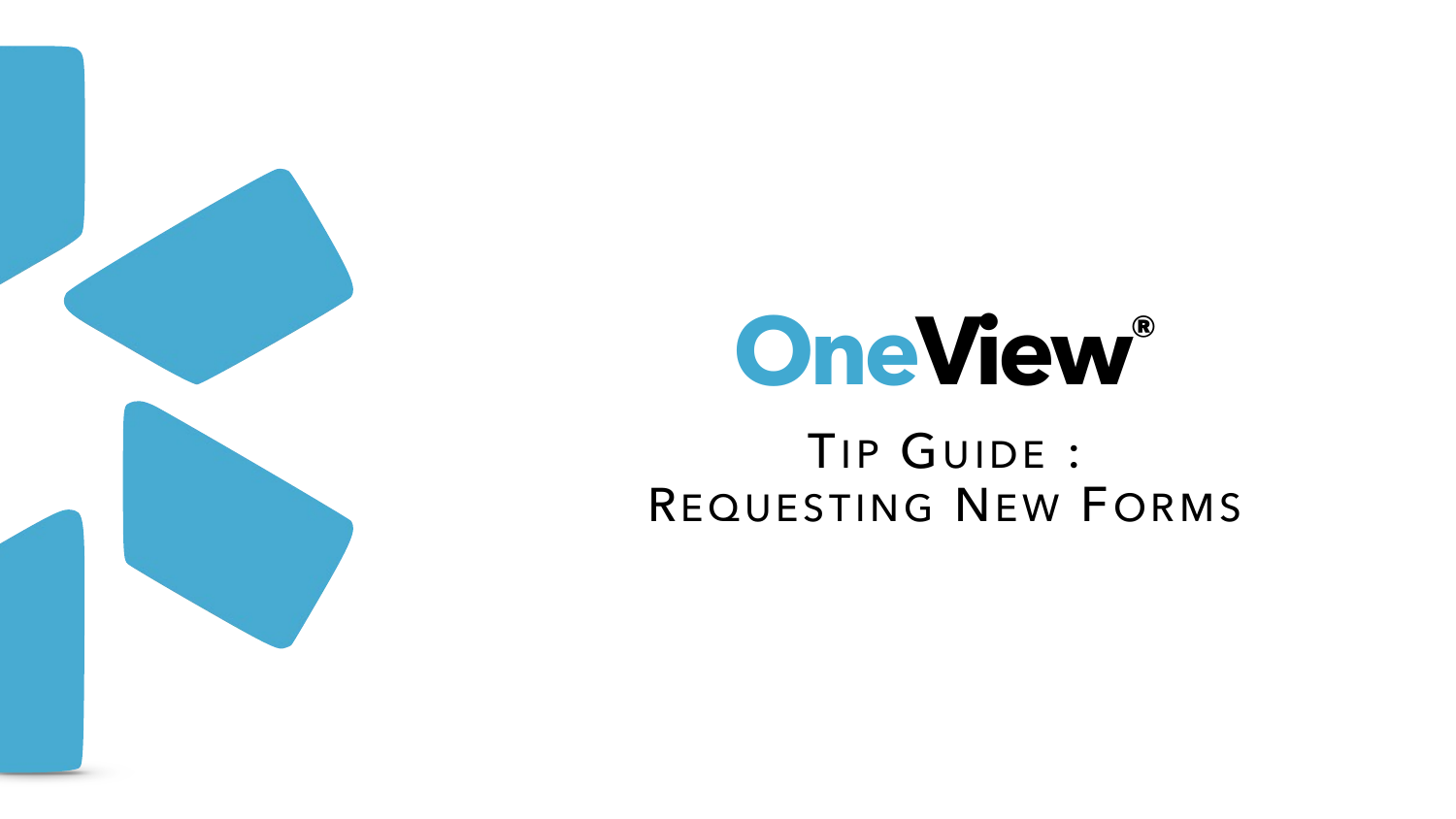**Modio will convert your PDF/Word file(s) into a Docusigntemplate that supports pre-filling provider credentialing data. Once the mapping is complete (usually takes 3-7 business days), the form will be listed as "Available" on the Forms dashboard and can be sent to coordinators or providers. To request a custom form, send your files to [updates@modiohealth.com.](mailto:updates@modiohealth.com)**

## FORM REQUESTS

#### **What to include in your Request:**

- What team should the form be added to?
- Is this form replacing an existing form?
- Does it need to be added to a composite?
- Are there any special instructions?

| modio <sup>*</sup> |                     |
|--------------------|---------------------|
| <b>Team</b>        | Forn                |
|                    | Mod                 |
| All                |                     |
| ID                 | Sta                 |
|                    | Availa              |
| 45728              | Av                  |
| 27972              | Av                  |
| 27971              | Av                  |
| 7112               | Av                  |
| 22753              | Av                  |
| 22754              | Av                  |
| 22333              | Av                  |
| 13103              | Av                  |
| 8937               | Av                  |
| 14198              | Av                  |
| 13183              | Av                  |
| 6093               | Av                  |
| K                  | $\blacksquare$<br>1 |
|                    |                     |

Find this guide and additional tip guides under the "**Support**" section.

| ns Tracking Logins Tasks Notes |  |
|--------------------------------|--|

lio Health Master Practice (DEMO) (San Francisco, CA) -

| atus                                      | <b>Templates</b>         | Count          | <b>Form Name</b>                                                             | Form Type                | <b>Tag</b>    | Last Update | <b>Actions</b>                           | O                  |
|-------------------------------------------|--------------------------|----------------|------------------------------------------------------------------------------|--------------------------|---------------|-------------|------------------------------------------|--------------------|
| able<br>$\sim$ $\mid$                     | $\checkmark$             | $\cdots$       | Search by name                                                               | $\checkmark$             | $\checkmark$  | $\cdots$    | Search n                                 |                    |
| ailable                                   | Composite                | 3              | *DEMO*: New Composite Packet                                                 | Modio Health             |               | 02/04/2022  | $\triangleright$ [i $\triangleright$     |                    |
| ailable                                   | Single                   | 0              | *DEMO*: Peer Reference Form (07.2020)                                        | Reference L              |               | 02/24/2021  | $\triangleright$ [ $\triangleright$      | $\bullet$          |
| ailable                                   | Single                   | 0              | *DEMO*: State of Georgia - Employee's Withholding Allowance Certificate (    | Tax Docum                | GA            | 02/24/2021  | <b>867</b>                               | $\bullet$          |
| ailable                                   | Single                   | 1              | Accountable Health Care IPA - Allied Health Professional Application (06.97) | Payor Appli              | Requires Fa   | 01/20/2020  | $\triangleright$ [ $\triangleright$      | $\bullet$          |
| ailable                                   | Single                   | 0              | Alabama - Physician Assistant Application for Registration Agreement         | License App Allied Licen |               | 12/02/2020  | $\sim$ Li $\sim$                         | $\bullet$          |
| ailable                                   | Single                   | 0              | Alabama - Physician Assistant Reinstatement Application                      | License App Allied Licen |               | 12/02/2020  | VLB                                      | $\bullet$          |
| ailable                                   | Single                   | 0              | Alabama Board of Medical Examiners - Medical School Certification (Appe      | State Applic             | Alabama       | 12/06/2021  | $\trianglerighteq$ Li $\trianglerighteq$ | $\bullet$          |
| ailable                                   | Single                   | $\overline{0}$ | Alabama Department of Revenue - Employee's Witholding Tax Exemption          | State Applic             |               | 03/31/2020  | $\triangleright$ L $\triangleright$      | $\bullet$          |
| ailable                                   | Single                   | 0              | AlohaCare - Provider Credentialing Application & Disclosure Information F    | Payor Appli              |               | 08/26/2019  | $\sim$ L $\alpha$                        | $\bullet$          |
| ailable                                   | Single                   | 0              | Ambetter-Allwell - MHS Practitioner Enrollment Form (0819.CC.P.FO 08.19)     | Payor Appli              | ink signature | 06/22/2021  | $\triangleright$ [ $\triangleright$      | $\bullet$          |
| ailable                                   | Single                   | $\mathbf{0}$   | Argus - FL - Full Application GP & SP - Rev 8.2018                           | Payor Appli              | Kate          | 03/09/2020  | $\triangleright$ [ $\triangleright$      | $\bullet$          |
| ailable                                   | Single                   | 1              | BCBS of AL - Uniform Provider Application                                    | Payor Appli              | Alabama       | 08/01/2019  | VLB                                      | $\bullet$          |
| $\blacktriangleright$<br>$\left(1\right)$ | 200 items per page<br>Þ. |                |                                                                              |                          |               |             |                                          | 1 - 80 of 80 items |

©2022 Modio Health | Terms & Privacy | Refer a Friend



modio :

 $\bullet$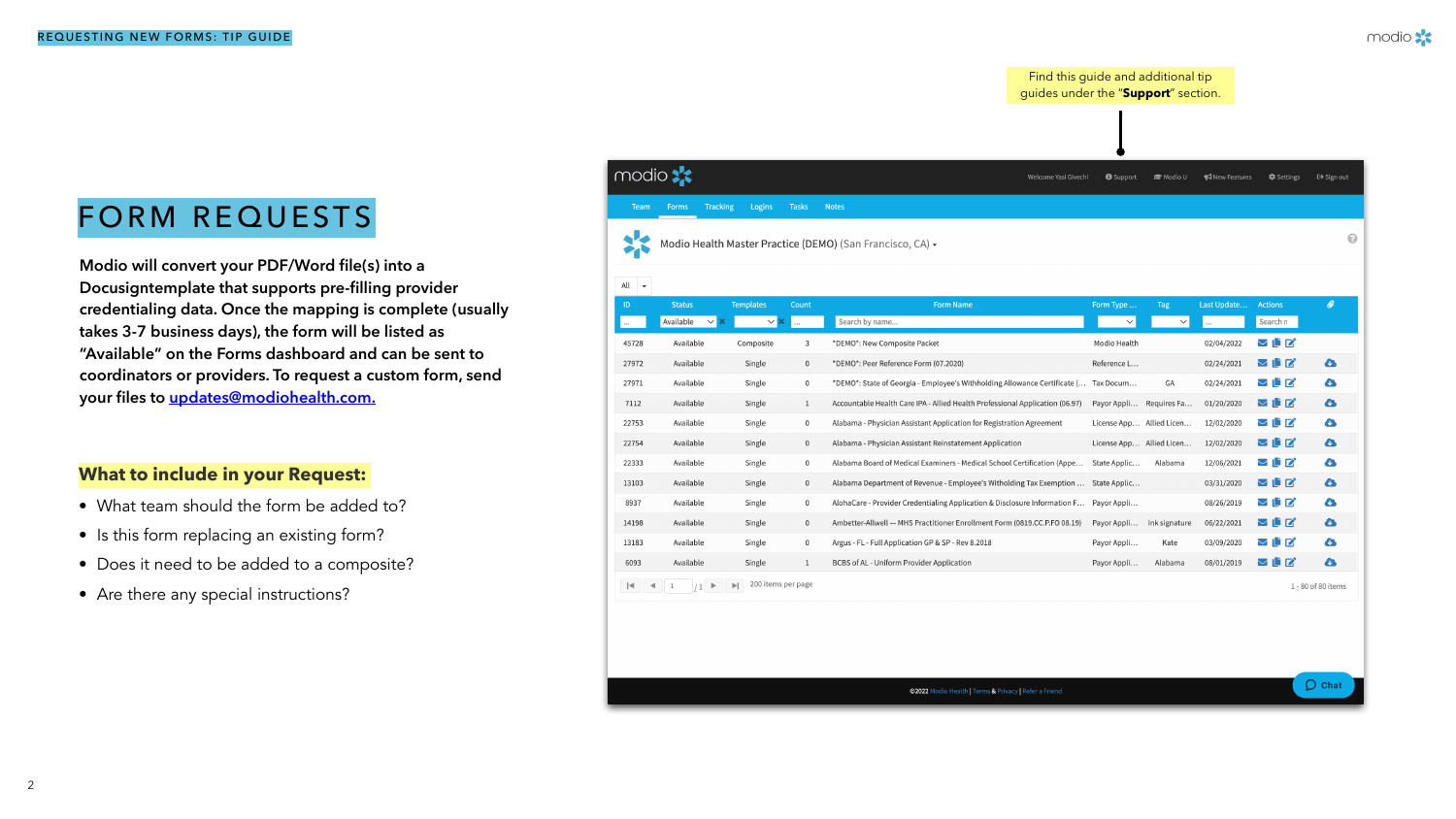#### REQUESTING NEW FORMS: TIP GUIDE

## **FORMS:** SUBMITTING DO'S



#### **PDF or Word Document are acceptable.**

**High quality scan or source PDF/Word Document are acceptable.**



modio :

|                                                  | These are blank fields            |     |
|--------------------------------------------------|-----------------------------------|-----|
| <b>Group Information:</b>                        |                                   |     |
|                                                  | Tax $ID#$ :                       |     |
| Group Primary Address: _______________           |                                   |     |
| Number of Service Locations:                     | Electronic Health Records: $YesO$ | NoO |
| Group Type: Single-Spec Group□ Multi-Spec Group□ |                                   |     |



**Following these tips will help the Forms team complete your request in a quicker timeframe.**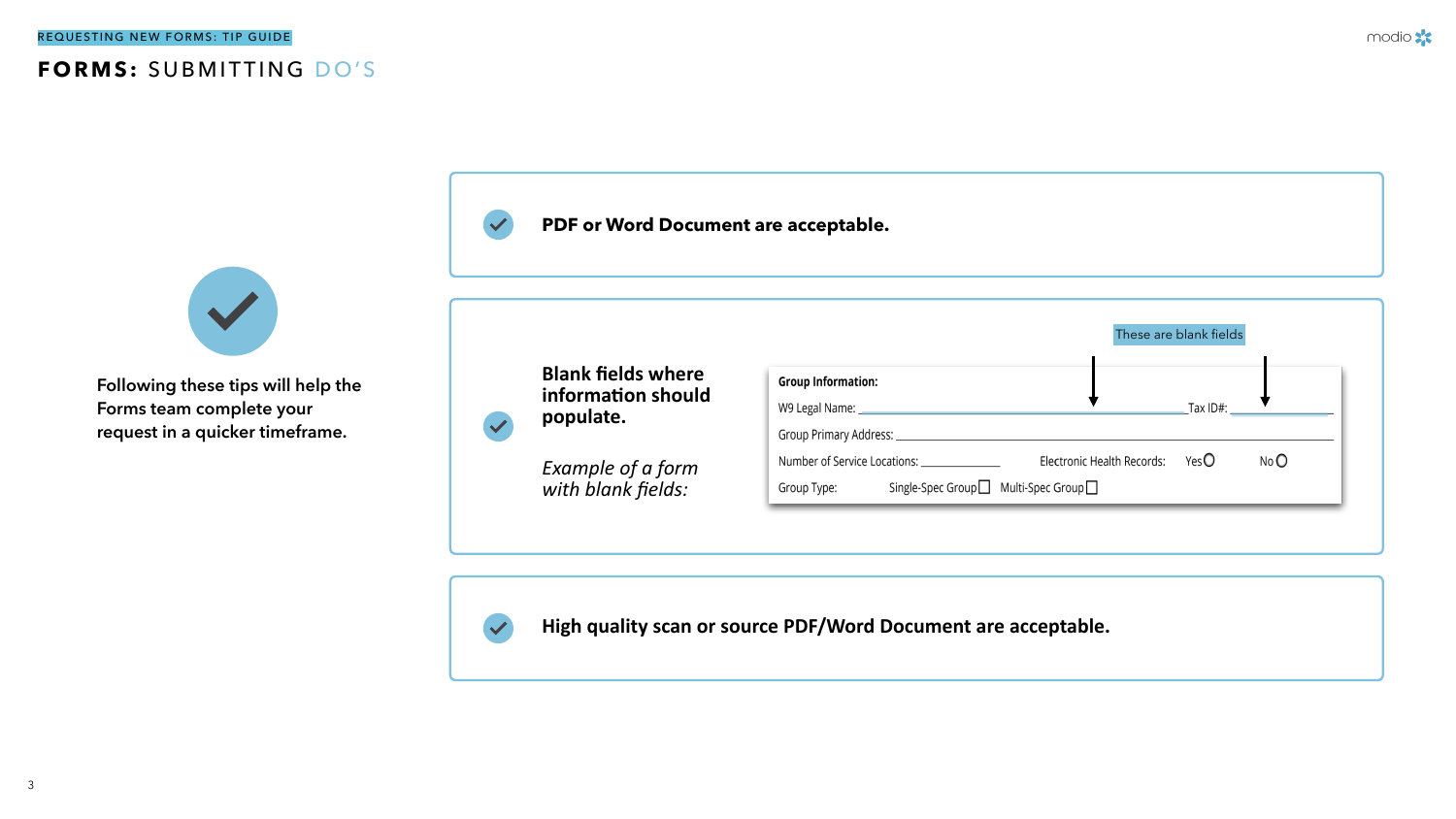#### REQUESTING NEW FORMS: TIP GUIDE

## **FORMS:** SUBMITTING DON'TS **No Excel Based Roster** (but we do recommend a custom report)

#### **No Reference Text/Mail Merge Labels**





| * VERIFY EMAIL ADDRESS (FORMATTED AS<br><b>EXAMPLE@SAMPLE.COM)</b><br>* PRIMARY SERVICE LOCATION PHONE NUMBER (10<br>DIGITS)<br>000<br>123<br>4567<br>* PRIMARY SERVICE LOCATION FAX NUMBER (10<br>DIGITS)<br>000<br>123<br>4567<br>* TAX IDENTIFICATION NUMBER (TAX ID) TYPE<br>Select a tax ID type | <b>Date of last credentialing</b><br><b>Provider Name</b><br><b>Email Address</b><br><b>Date</b><br>< <provider name="">&gt;<br/>John Smith is pleased to inform<br/>you that on the<br/>date of last credentialing the</provider> | Form should not<br>have mail merge<br>labels (see<br>highlighted area).                     |
|-------------------------------------------------------------------------------------------------------------------------------------------------------------------------------------------------------------------------------------------------------------------------------------------------------|------------------------------------------------------------------------------------------------------------------------------------------------------------------------------------------------------------------------------------|---------------------------------------------------------------------------------------------|
| Name of physician being credentialed: John Smith,<br>MD (indicate: MD, DO, DPM, PA, etc)                                                                                                                                                                                                              |                                                                                                                                                                                                                                    | No provider info should<br>be pre-filled on the form<br>(see provider name<br>highlighted). |
| <b>Section 5: Practitioner Service Locations</b>                                                                                                                                                                                                                                                      |                                                                                                                                                                                                                                    |                                                                                             |
| Service Location Name: Modio Health                                                                                                                                                                                                                                                                   |                                                                                                                                                                                                                                    | No pre-populated<br>text in form fields                                                     |
| Address: 123 Main Street City: City: City: City: City: City: City: City: City: City: City: City: City: City: City: City: City: City: City: City: City: City: City: City: City: City: City: City: City: City: City: City: City:                                                                        |                                                                                                                                                                                                                                    | (see highlighted<br>content).                                                               |
|                                                                                                                                                                                                                                                                                                       |                                                                                                                                                                                                                                    |                                                                                             |
| Phone Number: 888-555-1234 Fax Number: 888-555-6541                                                                                                                                                                                                                                                   |                                                                                                                                                                                                                                    |                                                                                             |
|                                                                                                                                                                                                                                                                                                       | Office Hours: $\blacksquare$ Monday 8-5                                                                                                                                                                                            |                                                                                             |

modio :

**Following these tips will help the Forms team complete your request in a quicker timeframe.**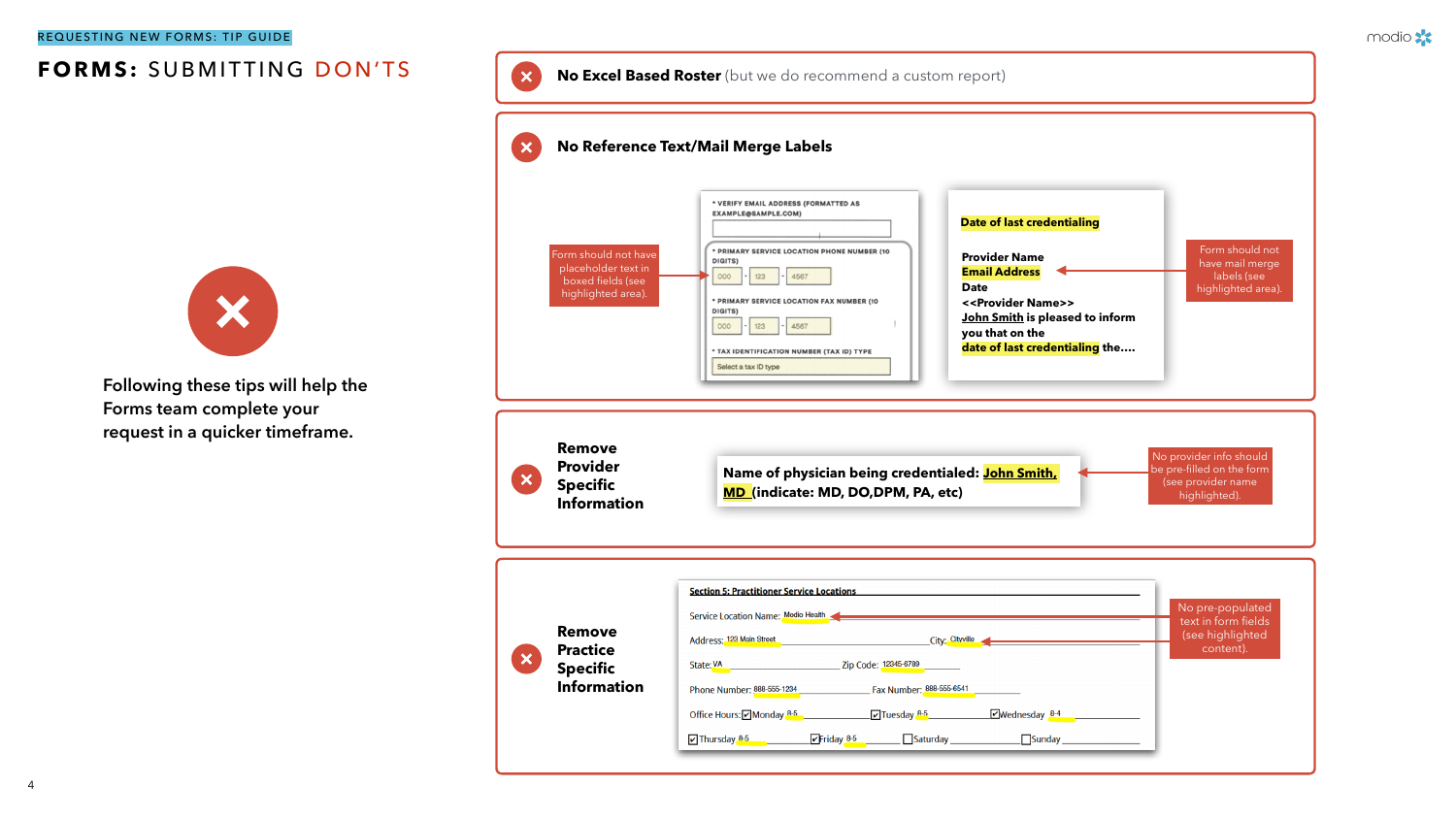Find this Forms QA Note Sheet under the "**Support**" section.

| modio :            |                   | One                                                  |               |  |
|--------------------|-------------------|------------------------------------------------------|---------------|--|
| Form ID#<br>Page # | Field/SectionName | Example Provider Name<br>(When Issue Was Identified) | Update Needed |  |
|                    |                   |                                                      |               |  |
|                    |                   |                                                      |               |  |
|                    |                   |                                                      |               |  |
|                    |                   |                                                      |               |  |
|                    |                   |                                                      |               |  |
|                    |                   |                                                      |               |  |
|                    |                   |                                                      |               |  |
|                    |                   |                                                      |               |  |
|                    |                   |                                                      |               |  |
|                    |                   |                                                      |               |  |
|                    |                   |                                                      |               |  |

#### REQUESTING NEW FORMS: TIP GUIDE

### **FORMS:** NEXT STEPS

**After you have been notified that your form(s) are available and ready for use, we strongly suggest you audit the form to confirm it is meeting all of your needs.** 

#### **How to Perform a Quality Audit (QA):**

- **1. Locate the recently completed form and select a provider with a robust profile**
- **2. Send the form to yourself and open the DocuSign envelope**
- **3. Review each section on the form and notate any issues on the "Forms QA Note Sheet" (Found on the support page)**
	- **• Be as specific as possible about which field on the form you are referencing and where the information should pull from within OneView. Also you can provide screenshots or marked up PDFs to help with clarity**
	- **• Please remember that pre-filled information is tied directly to data within the provider profile. If information is not entered in the profile it will not populate.**
- **4. Send the "Forms QA Note Sheet" to [updates@modiohealth.com](mailto:updates@modiohealth.com)**
- **5. Forms team will notify you once the changes are made**

#### **Requesting a composite**

**If have multiple single forms that will need to be sent at one time, you can request for them to be packaged into a Composite.**

#### **Steps:**

- **• Send request to [support@modiohealth.com](mailto:support@modiohealth.com) with the following details:**
- **• Desired Composite Name**
- **• List of Forms to be included in composite (Form ID is ideal)**
- **• Form order (if needed)**